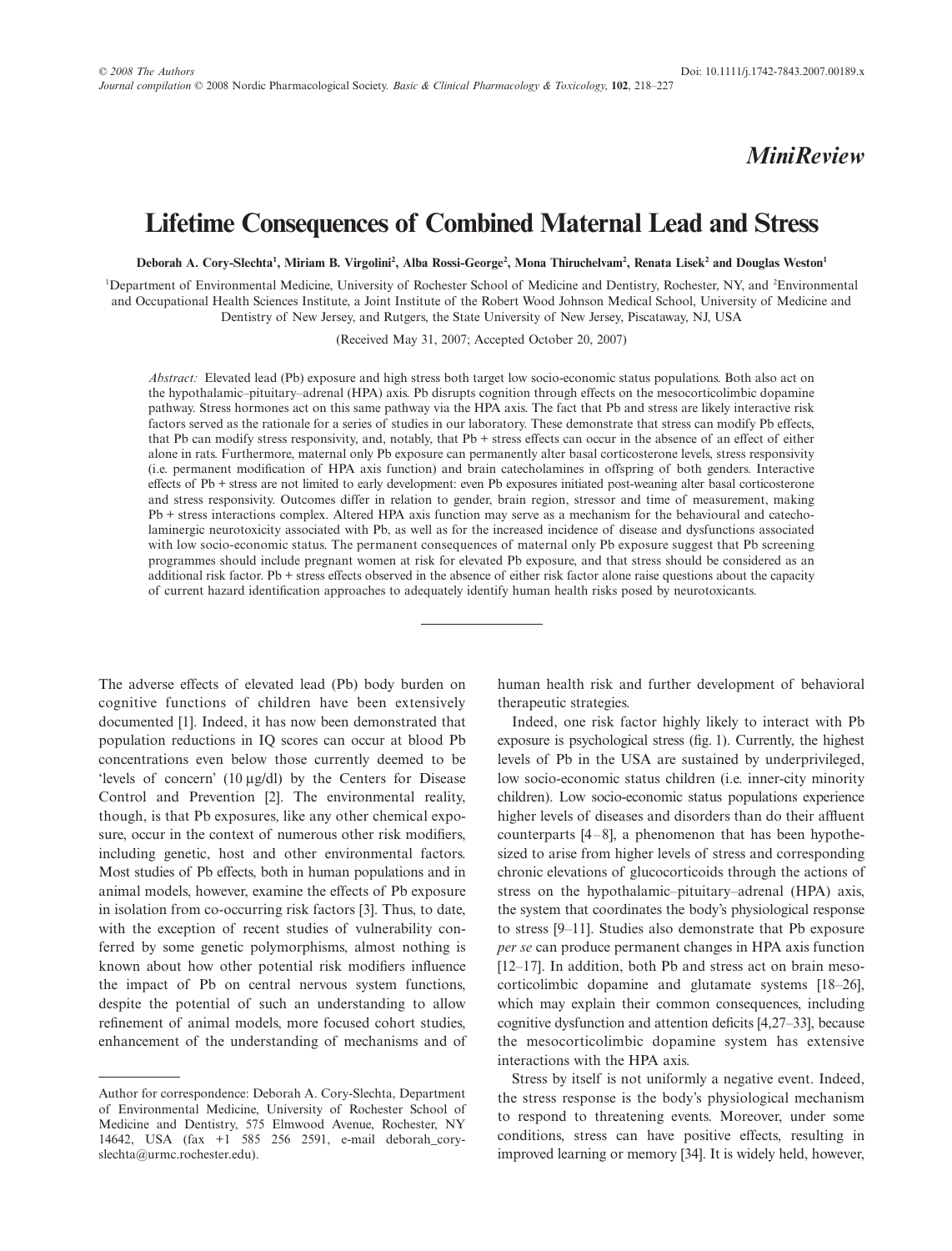

Fig. 1. Schematic depicting the rationale for the study of combined lead (Pb) and stress, as based on the fact that the highest levels of Pb exposure in the USA are sustained by low socio-economic status (SES) populations, and that the known higher levels of diseases and disorders experienced by those populations have been hypothesized to arise from higher levels of sustained stress associated with such environments. Stress is mediated via the HPA axis, and Pb exposure *per se* can influence HPA axis function. Such exposures, therefore, particularly when combined, can result in alterations in HPA axis function that will therefore potentially alter vulnerability for a host of diseases and disorders associated with HPA axis regulation.

that it is the balance of the stress load against the ability to respond and compensate (allostatic load) that is the ultimate arbiter of the consequences of the stressor [35].

Even while recognizing this potential positive component of stress, our studies as described here were premised on the fact that the 'normal' outcome of the stressors was that exhibited by control non-Pb treated, non-stressed rats, and, therefore, considered any deviation from that in Pb/ stress-treated groups is considered as an aberrant response. Alterations in HPA axis function produced by Pb or combined Pb + stress, therefore, represent deviations from normal function. These can result in changes that include increases or decreases in functionality of the system through a wide variety of mechanisms. It is also important to note that HPA axis dysfunction through these means may have a wide range of physiological consequences in addition to effects on the central nervous system, given the broad scope of HPA hormonal activities (fig. 1). HPA axis dysfunction has been linked to a myriad of diseases and disorders in addition to cognitive impairment, including cardiovascular disease and hypertension, metabolic diseases such as obesity and diabetes, inflammatory-mediated diseases such as arthritis, and to psychiatric disorders that include depression and anxiety (fig. 1) [36]. Through its direct effects on the HPA axis, therefore, Pb could be directly contributing to the increased incidence of diseases and disorders in low socio-economic status communities.

Stress, of course, is also an inevitable component of human life, and one not experienced exclusively by low socio-economic status populations. Thus, the study of Pb + stress more accurately models the human condition in general, and corresponding results may have particular significance for understanding the true human health risks posed by Pb, especially because the cycles of poverty and elevated Pb are so congruous. Indeed, it can be asserted even more globally that a full understanding of the true risk posed by all environmental toxicants will ultimately require assessments of their interactions with other environmental and genetic risk factors.

The potential for Pb-stress interactions can be postulated in the context of a multihit model (i.e. a situation in which multiple risk factors target a common system of the brain), but act via different mechanisms. This is a scenario that may enhance vulnerability, particularly for the central nervous system [3], in that the brain may be readily able to compensate for the effects of an individual chemical or risk factor itself acting on a single specific target site of the brain, but when confronted by multiple insults at different functional sites (i.e. by different mechanisms), the system may no longer be able to evoke homeostatic mechanisms, thereby leading to sustained or cumulative damage.

Figure 2 depicts a hypothetical example of a multihit hypothesis of neurotoxicity featuring a mesolimbic dopamine terminal. Four concurrent insults all target the dopamine terminal, but do so by different mechanisms: insult A targets the vesicular monoamine transporter, insult B the enzyme monoamine oxidase, insult C attacks the enzyme converting tyrosine to 3,4-dihydroxyphenylalanine (DOPA), and insult D the dopamine transporter that takes dopamine back up from the synaptic cleft following its release. This multiplicity of insults occurring simultaneously at different sites within the system may constrict the range and flexibility of compensatory mechanisms, thereby compromising the integrity of the system. As a consequence, multiple risk factors acting at multiple target sites within a system could have effects that are more robust, more rapid in onset, or even differ in character from effects produced by a single risk factor or even by multiple risk factors that act at a single target site within a system.

This paper presents highlights from studies carried out by our laboratory examining Pb and stress interactions. Pb exposures in rats have repeatedly been shown to serve as a good model of Pb toxicokinetics and such exposures result in behavioural impairments that are highly comparable to those reported in children [29]. With respect to rodent models, a voluminous literature based on prenatal stress such as used in our studies demonstrates clears parallels to features of stress in human beings [35,37]. This paper includes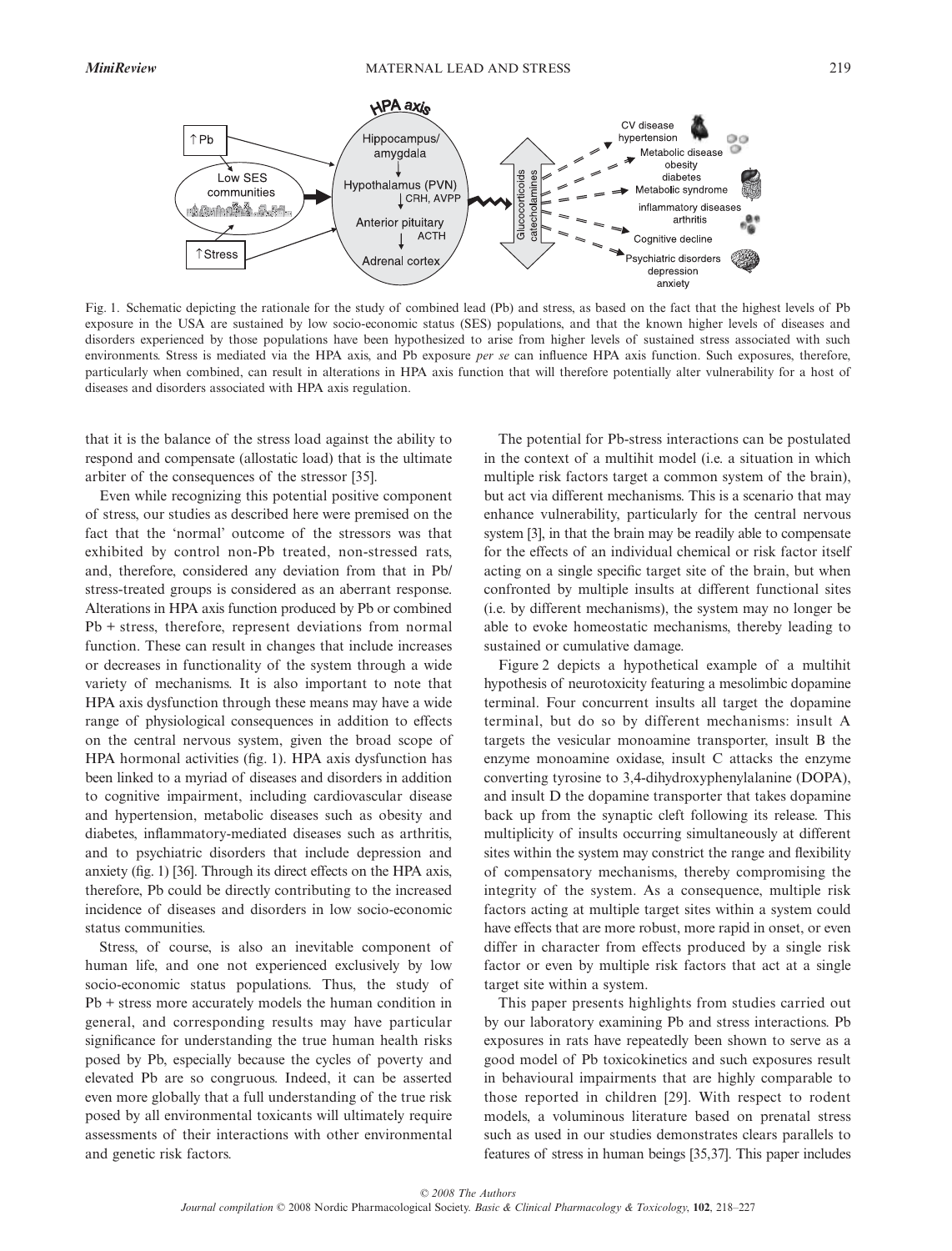

Fig. 2. Schematic depicting a multihit hypothesis as applied to a dopamine terminal within the central nervous system. Four concurrent insults are depicted that occur at different target sites of the dopamine terminal: insult A affecting the vesicular transporter; insult B affecting the metabolism of tyrosine to DOPA; insult C the enzyme monoamine oxidase; and insult D affecting the dopamine transporter. It is proposed that the brain may readily be able to compensate for the effects of an individual chemical itself acting on a particular system of the brain. However, when multiple target/mechanistic sites within that system are jointly affected, the system may no longer be able to adequately provoke homeostatic and repair mechanisms, thereby leading to sustained or cumulative damage [3].

a discussion of some generalities that have emerged from the findings to date, future research directions prompted by these findings, and their implications for understanding the human health hazards associated with Pb exposure.

In these studies, effects of Pb observed in Pb-treated, but not in Pb + stress-treated groups were defined an examples of modulation of Pb effects by stress. Conversely, effects observed in stress-treated, but not in Pb + stress-treated groups were defined as a modulation of stress effects by Pb. Interactive effects of Pb and stress could be additive, synergistic or potentiated. Additive effects were those consistent with combined effects of Pb alone and stress alone; synergistic effects exceeded additive effects.

Most importantly, potentiated effects were defined as effects of combined Pb + stress in the absence of effects of either variable alone. Potentiated effects are consistent with silent and cumulative toxicity of developmental Pb exposures, unmasked only by the addition of another insult, here, stress and can be consistent with the multihit hypothesis described above. Potentiated effects are particularly troubling when considered in the context of human health risk assessment strategies, because the paradigms typically employed for hazard identification generally study single risk factors in isolation, and, therefore, cannot detect such silent toxicities. Current hazard identification strategies for neurotoxicity are therefore likely to only be identifying the 'low-hanging fruit' [3].

#### **Defining critical periods of Pb exposure and stress**

A critical consideration related to studying potential interactions of Pb and stress is the role of developmental periods of Pb exposure and of stress treatment. Our initial studies [12,38] focused on the role of maternal Pb and maternal stress and the impact on offspring, including direct stress challenges to offspring. This was premised on the understanding that Pb exposure of the foetus derives from the mother, and that pregnant women, like all members of the population, can experience stress. Indeed, a substantial literature attests to the fact that prenatal stress exposure is known to have permanent and adverse consequences for heart, lung, kidney, gut and brain of offspring [39,40].

It is also important to understand whether Pb exposures and stress initiated only after the major periods of developmental vulnerability have ended might also impact the outcomes associated with Pb exposures. Indeed, Pb exposures later in development have been shown to adversely and selectively affect learning processes [41] indicating that the cognitive impairments associated with Pb have a long-term window of vulnerability. For this reason, a subsequent study examined the effects of Pb exposure initiated post-weaning in the rat (beginning at 21 days of age) and continuing for the duration of the study [42]. The early postnatal period in rats is considered to be at a stage of development comparable to third trimester in human beings, because much rodent brain development occurs postnatally. By 21 days of age (i.e. at weaning for the rat), this development is largely completed [43].

In human populations, of course, Pb exposure begins *in utero* and is sustained across the lifetime. Moreover, stress can occur via the mother or any time following birth. This suggests that the most relevant model for human translation ultimately is a continuous Pb exposure model with stress to the mother and consequent offspring stress. Studies employing this approach are now ongoing in our laboratory.

All studies included assessments in offspring of basal corticosterone and changes in corticosterone in response to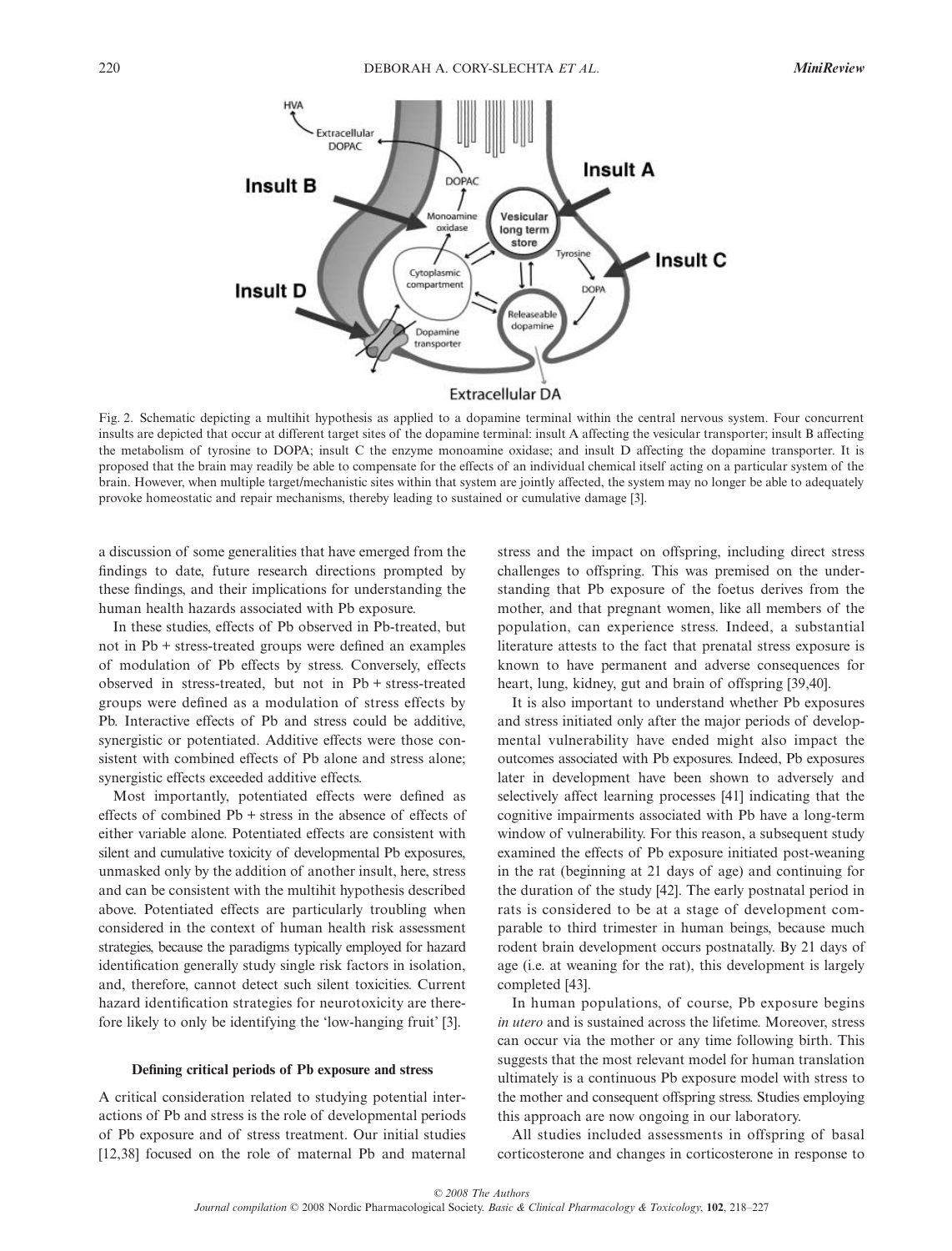

Fig. 3. Group mean ± S.E. basal corticosterone levels (ng/ml). Panel A: male offspring exposed via the dam to Pb, stress or the combination measured at either 9 or 14 months of age [47]. Panel B: female offspring exposed via the dam to Pb, stress or the combination at approximately 9 months of age [47]. Group designations for panels A and B are: 0/NS, no Pb, no stress; 0/S, maternal stress only; 150/NS, maternal Pb exposure only; 150/S, combined maternal Pb and stress. Panel C: male rats exposed to Pb at the designated concentrations (0, 50 or 150 p.p.m.) from 21 days of age, as measured after approximately 5 months of exposure [42]. \* indicates significant difference between indicated groups (A and B) or from control (C).

various stress challenges. Changes in brain neurotransmitter systems, including dopamine and metabolites and serotonin and metabolites were measured in a variety of regions (frontal cortex, striatum, nucleus accumbens and hypothalamus) at various time-points. Behavioural changes were measured using a fixed-interval (FI) schedule of food reward. The FI schedule reinforces the first response occurring after a fixed interval of time has elapsed, with responses during the interval itself having no specified consequence. This schedule has a demonstrated history of sensitivity to Pb exposure, with increased rates of responding (which cannot accelerate the availability of reward) observed across a wide range of species and different exposure protocols at relevant blood Pb levels [44–46]. A series of various stress challenges were imposed in offspring at intermittent intervals, each prior to an FI behavioural test session (measured between 12 p.m. and 4 p.m. and during diestrous in females) to determine the impact of these challenges on FI performance. Three standard measures of FI performance were determined: (i) overall response rate (total number of responses divided by session time); (ii) post-reinforcement pause (time to the first response in the interval) and (iii) run rate (rate of responding after the post-reinforcement pause time has been subtracted out).

#### **Highlights of outcomes from Pb and stress studies**

#### *Corticosterone changes.*

Prior studies have reported effects of Pb on corticosterone levels (the rodent equivalent of cortisol), but at very high blood Pb levels [14–17]. Studies from our experiments completed to date reveal that: maternal only Pb exposure (which began 2 months prior to breeding and continued through lactation) resulted in permanent changes in corticosterone. As can be seen in fig. 3, maternal Pb exposure increased corticosterone levels of both male (panel A: 97–110%) and female (panel B: 27–58%) offspring, respectively, as measured at 9 months of age, well into the adult stage of the rat life cycle and long past the termination of Pb exposure (which ended at 21 days of age) [47]. No interactions of Pb by stress were detected, indicating that these effects were due to Pb and not modified by stress.

Importantly, the dynamic nature of maternal Pb exposureinduced changes in corticosterone function was revealed by additional determinations at 14 months of age in male offspring (unpublished data). At this time (fig. 3A, white bars), reductions in corticosterone were seen relative to levels at 9 months, but the decreases were significantly more pronounced in the Pb and Pb + stress groups  $(81–83\%$  as compared to 8–33% in controls). Thus, Pb may also accelerate age-related decrements in basal corticosterone levels observed under these experimental conditions. These changes in corticosterone in response to maternal Pb are reminiscent of the permanent consequences of excess foetal glucocorticoids and prenatal stress on corticosterone and consistent with a foetal basis for numerous adult diseases associated with HPA axis dysfunction [39,40].

Another study in which chronic Pb exposure began only at 21 days of age indicated that Pb-associated changes in basal corticosterone levels are not limited to exposures occurring early in development (fig. 3C). Unlike the initial increases observed with maternal Pb treatment, exposures initiated post-weaning resulted in a U-shaped concentration– effect curve for corticosterone in male offspring (females were not used in this study) after 5 months of Pb exposure, with reductions of 27% at 50 p.p.m. and of 15% at 150 p.p.m. [42]. Corresponding blood Pb levels were 9–15 µg/dl and 23–27 µg/dl, respectively. The inverse U-shaped dose-effect curve is notable, given that many of the changes in neurotransmitter systems observed in non-stressed, Pb-treated animals likewise evidenced U-shaped or inverse U-shaped concentration effect functions, particularly for frontal cortex 5-hydroxyindoleacetic acid levels and nucleus accumbens 5-hydroxytryptamine (5-HT) levels and striatal DOPAC, homovanillic acid and 5-HT levels. Such curves are also potentially relevant to the recent findings that lower levels of Pb exposure (below 10  $\mu$ g/dl) produce larger reductions in IQ than higher (>10 µg/dl) changes [2].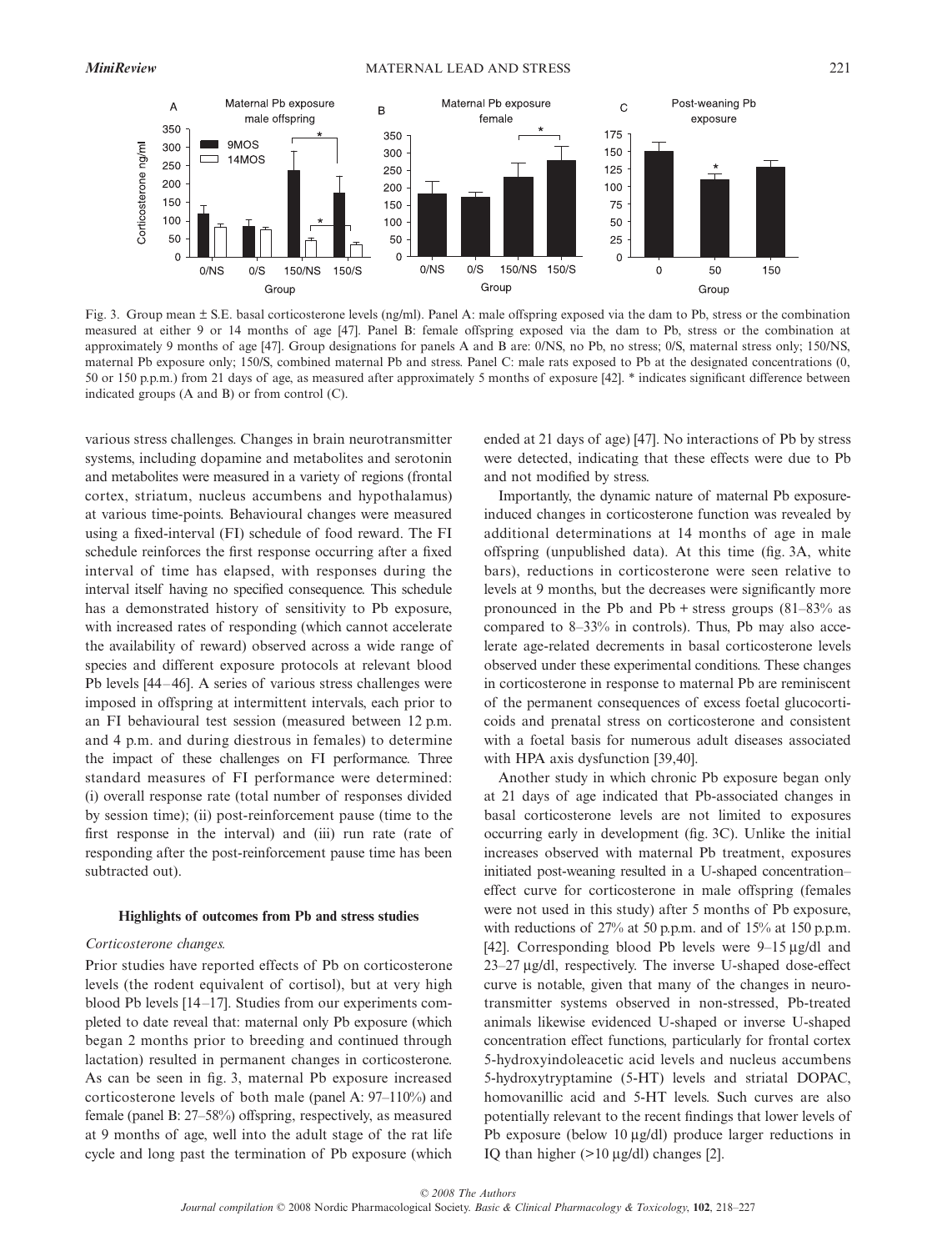

Fig. 4. Group mean ± S.E. fixed-interval (FI) performance measures and corticosterone levels following cold stress. Panel A shows overall response rate, panel B post-reinforcement pause time values, panel C run rate, and panel D corticosterone levels. Data for FI performance are plotted as percent of control, with the mean value of the two sessions preceding the restraint stress serving as control. Sample sizes for FI performance were  $n = 8$  for 0/NS,  $n = 9$  for 0/S,  $n = 7$  for 150/NS and  $n = 10$  for 150/S. Statistical analyses indicated: overall rate: Pb by stress interaction; run rate: main effect of stress; post-reinforcement pause time: no main effects or interactions. Corticosterone values are plotted as a percent of basal values. Absolute values for corticosterone following restraint stress were: 336.89 ± 33.3 for 0/NS, 271.12 ± 21.01 for 0/S; 320.87 ± 23.74 for 150/NS and 295.53 ± 26.3 for 150/S. Statistical analysis revealed a main effect of Pb and a main effect of stress for corticosterone values. \* differs from  $0/NS$ ;  $\dagger$  differs from  $0/S$ ;  $\dagger$  differs from 150/NS;  $\dagger$  indicates marginal difference [38].

Numerous studies from our laboratory have shown the importance of mesocorticolimbic, dopaminergic and glutamatergic systems to the mediation of the changes in both learning [48] and FI performance [19] found in Pb-treated rats. These neurotransmitter systems have intricate and extensive interactions with the HPA axis [23,24,26]. Thus, alterations in the HPA axis and corticosterone induced by Pb could produce changes in mesocorticolimbic dopamine and glutamate function that contribute to these behavioural deficits. Alternatively, it may be that the changes in brain mesocorticolimbic systems are the primary site of damage by Pb that subsequently provokes HPA axis dysfunction. It is, of course, also possible that Pb exposures target both sites, and interactive effects occur.

#### *Responsivity to stress challenges.*

Alternations in response to stress challenges, measured as changes in FI performance from a previously stable baseline following the imposition of a stressor, were likewise seen in response to developmental Pb exposures, some of which were manifest as potentiated effects, that is, changes only observed under conditions of combined Pb + stress. For example, fig. 4 depicts changes in female offspring FI performance following cold stress (30 min. at 5°C) that reduced FI overall response rates (panel A) and run rates (panel C), without altering post-reinforcement pause times (panel B) with these effects observed only in Pb + stress offspring.

Notably, these potentiated effects must reflect mechanisms in addition to alterations in the corticosterone response to cold stress, because corticosterone changes in the Pb + stress group appeared to be additive of those produced by Pb alone and stress alone (panel D). As measured well into adulthood, changes in both basal corticosterone (fig. 3) and stress responsivity (fig. 4) appear to be either extremely protracted or life-long consequences of combined maternal Pb and/or Pb + stress.

Post-weaning Pb exposure (i.e. exposure that began after major critical periods of development had ended), also altered stress responsivity (fig. 5). As previously observed in our studies, post-weaning Pb exposure itself increases FI response rates (bars indicated as 'baseline'), here in a concentration-related fashion [49,50]. In this case, novelty stress (30 min. measurement of activity in a locomotor activity device) imposed prior to the FI session blunted FI overall response rates of male offspring, but only in the Pb-exposed groups, an example of a type of silent Pb by stress interaction, because it was an effect of Pb only unmasked by a later stress challenge.

## *Changes in FI performance and brain neurochemistry.*

To date, observed changes in basal FI performance and in brain neurochemistry in these Pb-stress interaction studies have been complex in nature, differing by developmental period of exposure, gender, time-point and brain region [12,42]. These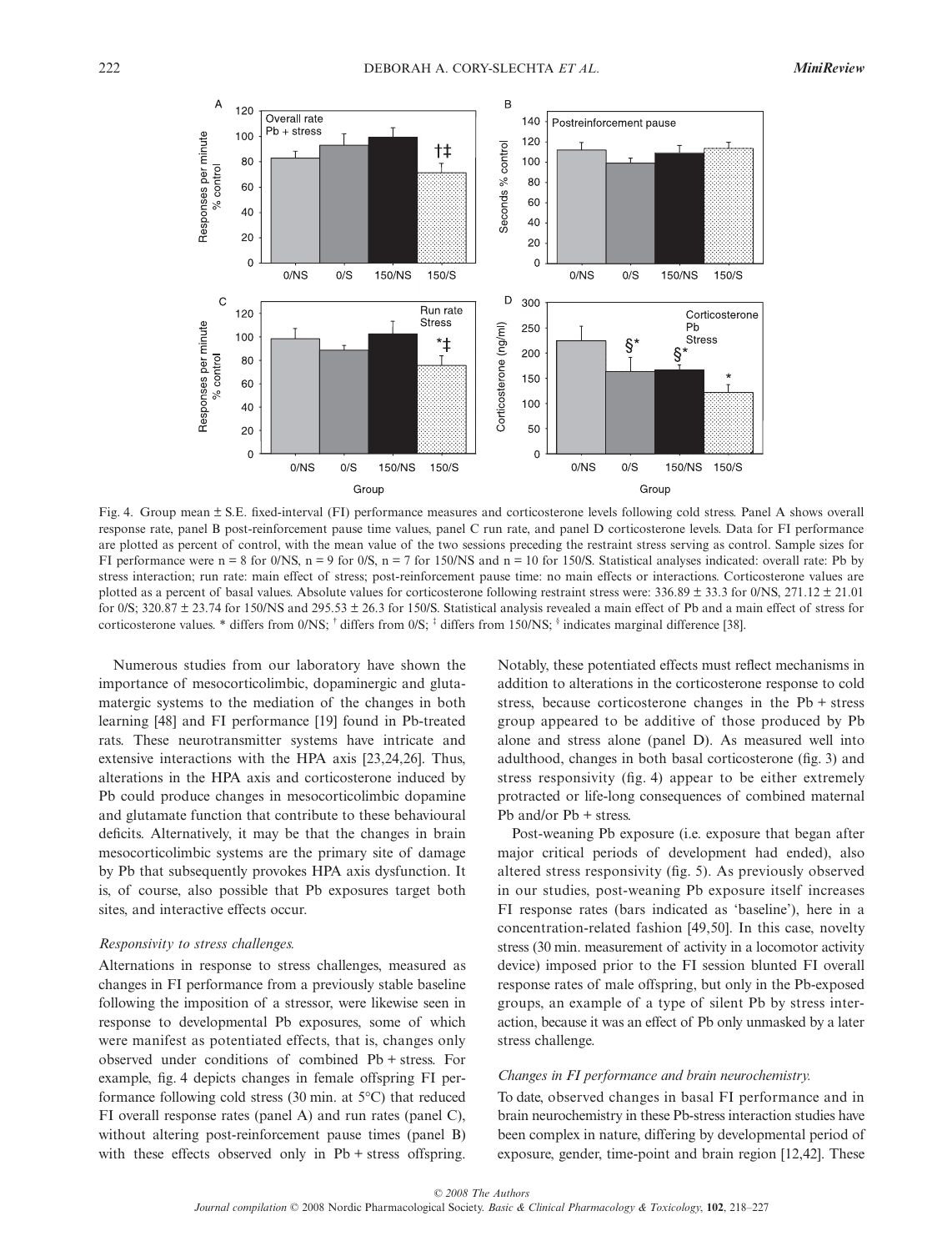

Fig. 5. Group mean  $\pm$  S.E. fixed-interval (FI) overall response rates prior to (baseline) and after the imposition of novelty stress in male rats exposed to 0, 50 or 150 p.p.m. Pb acetate in drinking water from weaning. Novelty stress (measurement of locomotor activity) preceded an FI session during week 12 in all rats in each treatment group. Sample sizes were 12 per group. \* indicates significant difference between indicated groups [42].

complexities significantly complicate the ability to relate behavioural and biochemical changes (i.e. to determine associated mechanisms of effect). At the same time, however, the multiplicity of neurochemical changes in response to Pb and stress permits a better understanding of the selectivity and specificity of any relationships that can be determined, and also allows evaluation of multiple mechanisms of action for behavioural and stress challenge responses.

Figures 6 and 7 show examples of potentiated effects of maternal Pb + stress in female and male offspring, respectively, brain neurotransmitter systems measured at approximately 9 months of age, following the termination of FI behavioural testing [12]. In frontal cortex (fig. 6), a region critical to learning and executive functions, an increase in dopamine of 30% was observed in female Pb + stress offspring (150/S), despite trends towards reductions in the Pb alone (150/NS) and stress alone (0/S) groups. Concurrently, a trend towards



Fig. 7. Group mean ± S.E. concentrations of striatal 5-HT (ng/ml protein) in female (left) and male (right) offspring following maternal exposure to no lead or stress (0/NS), maternal stress (0/S), maternal Pb (150/NS) or to combined maternal Pb + stress (150/S) measured after the termination of behavioural testing. Sample sizes as defined in the legend for fig. 5.  $*$  differs from  $0/NS$ ;  $\dagger$  differs from  $150/NS$ ;  $\frac{1}{7}$  differs from  $0/S$  [12].

a reduction in levels of the dopamine metabolite DOPAC was found in the Pb + stress group relative to controls, collectively suggesting intracellular dopamine processing deficits. In contrast, no significant changes were found in males, where actually a trend towards a reduction rather than an increase was observed in the Pb + stress offspring.

Maternal Pb + stress also targets striatal 5-HT receptors/ systems, an effect in this case occurring in both genders, although, again, resulting in changes in opposite directions in males and females (fig. 7). In females, despite trends towards increases in 5-HT levels in response to both Pb alone (150/NS) and to stress alone (0/S), a significant reduction of 23% occurred with Pb + stress (150/S), thus an effect of a direction opposite to that produced by either risk factor alone. In male offspring, reductions were seen in 5-HT levels in response to Pb alone, no significant changes were seen in



Fig. 6. Group mean ± S.E. concentrations of dopamine and DOPAC (ng/ml protein) in frontal cortex of female (left) and male (right) offspring following maternal exposure to no lead or stress (0/NS), maternal stress (0/S), maternal Pb (150/NS) or to combined maternal Pb + stress (150/S) measured after the termination of behavioural testing. Sample sizes for females:  $0/NS = 8$ ,  $0/S = 11$ ;  $150/NS = 7$ ,  $150/S = 10$ . Sample sizes for males:  $0/NS = 7$ ,  $0/S = 10$ ;  $150/NS = 8$ ,  $150/S = 8$ . \* differs from  $0/NS$ ;  $\dagger$  differs from  $150/NS$ ;  $\dagger$  differs from  $0/S$  [12].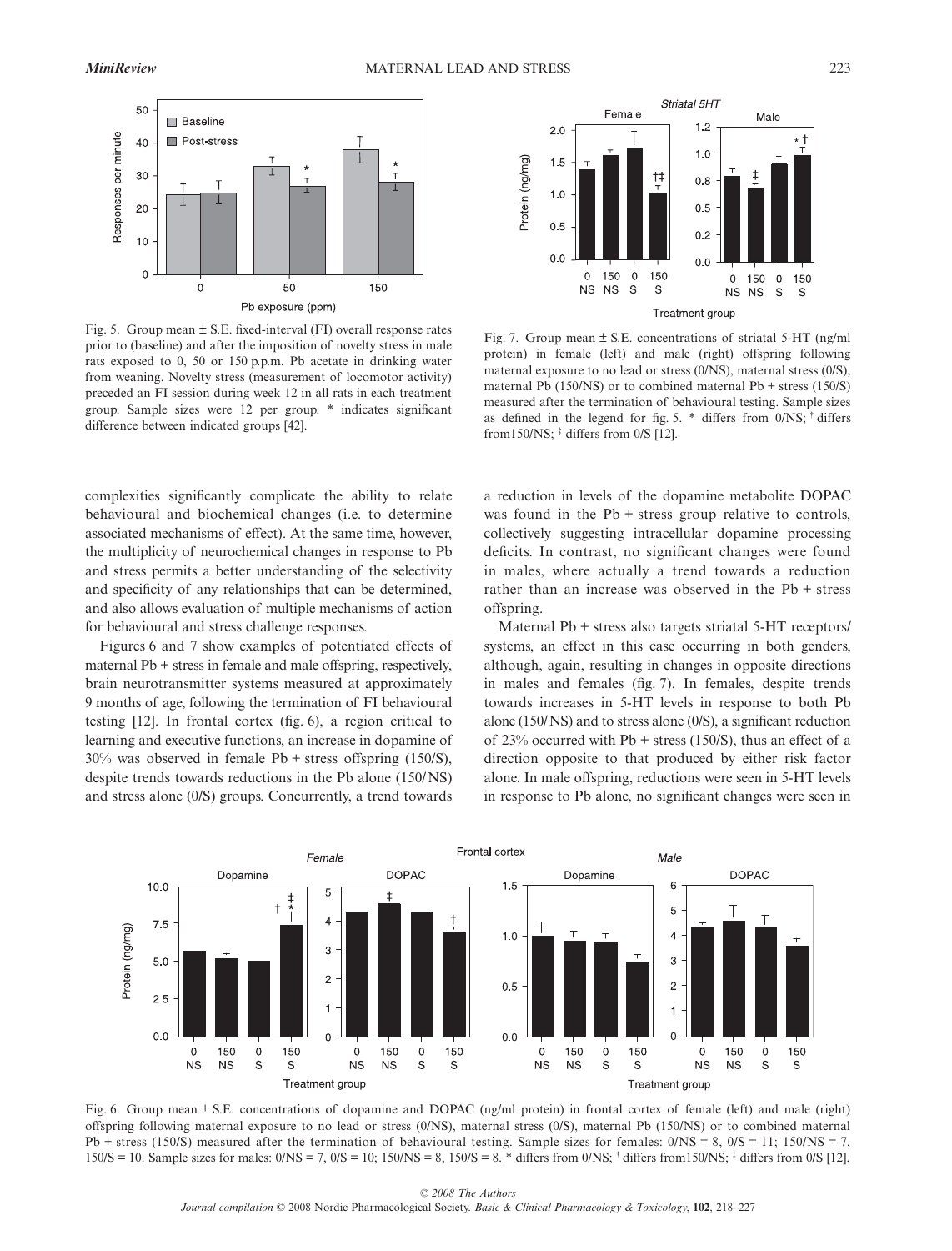

Fig. 8. Panels A and B: factor loading plots, respectively, for control (0/NS) and Pb + stress (150/S) female offspring showing first three components of principal component analysis, based on FI overall response rates and post-reinforcement pause times from week 8, basal corticosterone levels and adult levels of neurotransmitters that changed in response to Pb, stress or Pb + stress: frontal cortex DA, DOPAC and DA turnover, nucleus accumbens DA, HVA, and 5-HT and striatal DA, DOPAC, HVA, 5-HT and DA turnover. Abbreviations: cort = basal corticosterone; da to = dopamine turnover; nac = nucleus accumbens; prp = postreinforcement pause time; rate = mean overall response rate; str = striatal; hva = homovanillic acid. Sample sizes were 8 for the 0/NS group and 10 for the 150/S group. Panel C: as defined in legends for figs 6 and 7 for female offspring [12].

response to stress alone, but Pb + stress significantly increased 5-HT levels by 44%.

Findings with 5-HT systems are consistent with known interactions of serotonin and the HPA axis. Glucocorticoids can modify 5-HT receptor function and activity [51]. 5-HT neurons in brainstem express glucocorticoid receptors that are regulated by circulating corticosterone [52]. Moreover, administration of tricyclic antidepressants can suppress HPA activity [53].

Gender differences in outcomes related to prenatal stress and excess foetal glucocorticoids are well documented and suggest the role for oestrogen in modulation of stress effects [40]. It is important to note that current hazard identification strategies would have deemed Pb to be generally without effects on both dopamine and 5-HT systems, because no potential risk modifications are studied.

## **Relating behavioural effects to neurochemical and biochemical changes**

As is clear from these examples, the consequences of Pb and stress vary markedly in response to developmental period of exposure, time of measurement, brain regions, behavioural baseline and gender, underscoring the difficulties in relating behavioural outcomes to biochemical and neurochemical alterations. Given the sizable number of outcome measures

and multiple time-points in these experiments, we considered that principal component analysis might be used to initially demonstrate clustering among these outcome measures that could be indicative of mechanistic relationships.

An example of this approach is shown in fig. 8 comparing normal female offspring (0/NS) to those subjected to maternal Pb + stress (150/S) [12]. Panels A and B, respectively, show the outcomes of the corresponding principal component analysis for each group using FI response rates and postreinforcement times (derived from week 8 of behavioural testing), basal corticosterone levels and neurotransmitter levels collected at the termination of behavioural testing [12]. In controls (panel A), FI response rates (rate) clustered with frontal cortex DOPAC (fc dopac) and dopamine turnover (fc da to), while post-reinforcement pause times (prp) clustered with nucleus accumbens HVA (na hva), and with striatal 5-HT (str 5-ht) and corticosterone (cort) levels. Moreover, the clustering of 5-HT and corticosterone is interesting in light of the well-known interactions of serotonergic systems with the HPA axis as described above. The clustering of FI response rate with frontal cortical dopamine function is consistent with studies from our laboratory showing the importance of mesocorticolimbic systems to this behaviour [20,54].

Following combined maternal Pb + stress (150/S, panel B), the clustering patterns change. FI response rates now cluster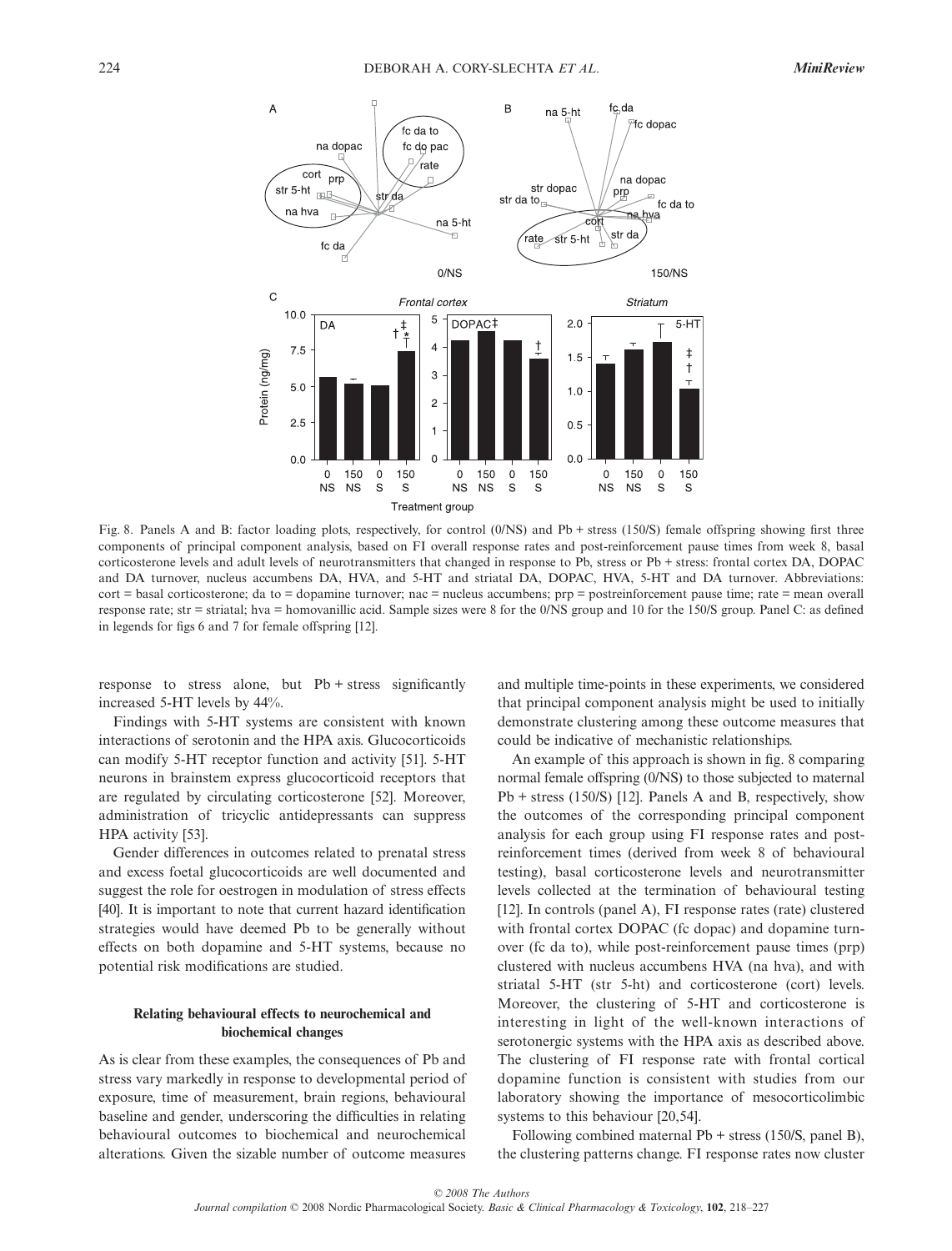with corticosterone, striatal 5-HT and striatal dopamine. Consistent with this outcome, corticosterone levels were elevated (fig. 3B), frontal cortical dopamine was altered, and striatal 5-HT levels were reduced (fig. 8, panel C) in  $Pb + stress$ females. These findings suggest frontal cortex dopamine and striatal 5-HT alterations as potential mechanisms in females of maternal Pb + stress mediation of FI performance, an assertion that can be further evaluated by manipulations of corresponding receptor systems alone or concurrently. It is notable in this regard that oral administration of a selective serotonin reuptake inhibitor during postnatal weeks 1–3 normalized the corticosterone response to stress, serotonin turnover in hippocampus, and the density of dendritic spines and synapses in the CA3 region of hippocampus in male offspring of mouse dams subjected to restraint stress three times daily from days 15 through 21 of gestation [55].

## **Future research needs and implications of Pb-stress interactions**

Although it is already evident that studies of combined Pb and stress as co-occurring risk factors produce complex results that differ in relation to multiple experimental conditions, there are, nevertheless, some findings that have emerged that assist in focusing and guiding future research directions, understanding the true human health risks posed by Pb exposure, and modifying approaches now used to understand the risks posed by other toxicants.

## **General findings and future research directions**

## *Pb exposure alone, both maternal and post-weaning, appears to permanently alter HPA axis function, effects that are observed in both genders and that are dynamic across time.*

A future need is to determine the mechanism(s) by which Pb adversely targets HPA axis function. Determination of the specific window(s) during which maternal  $Pb + stress$  exposures result in HPA axis dysfunction may assist in refining the focus of potential mechanisms. Subsequent directions for both maternal and post-weaning exposures can include evaluation of the role of corticosterone changes through its normalization, and the use of genetically engineered mouse models to evaluate specific components of HPA axis function. In addition, it will be important in the case of maternal Pb exposures to determine whether this represents an epigenetic effect of Pb that is transgenerational.

## *Combined effects of Pb + stress occur in both genders, although the nature of the effects differs by gender.*

The observed gender differences suggest a role for oestrogen in the mediation of both maternal and post-weaning effects of Pb + stress. Gender differences and female vulnerability to prenatal stress have been repeatedly described [40], but little is understood about gender differences and or mechanisms associated with gender differences in response to Pb [3]. Ovariectomy and oestrogen receptor antagonists will assist in addressing this issue.

#### *Combined Pb + stress can produce potentiated effects.*

Potentiated effects suggest support for the multihit hypothesis described above (fig. 2). If this is further confirmed, it would suggest the need to adopt this hypothesis more broadly in the evaluation of effects of neurotoxicants, using additional risk factors that target the same system(s) as Pb and stress to further determine whether the multihit scenario generally conveys greater vulnerability than 'additive effect' scenarios. Such an approach, moreover, should be more broadly adopted for human health risk assessment for neurotoxicology.

## *Vulnerability to combined Pb + stress in females may involve frontal cortical dopamine systems and striatal serotonin systems.*

Changes in these neurotransmitter systems would be predicted to be important to the behavioural changes observed in our studies [12,38,42] and can be addressed using agonists/ antagonists of various populations of receptors of these systems, particularly through microinjection approaches examining: (i) their ability to reverse effects of Pb and stress in treated animals, and (ii) their ability to provoke corresponding effects in normal animals.

## *Effects of combined Pb + stress occur at blood Pb levels as low as 10* µ*g/dl.*

These results do not represent 'threshold' effects, but simply the lowest exposure levels yet studied in these models. However, they do suggest that uses of higher blood Pb levels are not required for future experiments, particularly when considered in the context of blood Pb levels relevant to adverse effects as currently understood. While continuous Pb exposure combined with both maternal and offspring stress represents the model most closely approximating human conditions, evaluation of different life stages may still be required to circumscribe periods of vulnerability and associated mechanisms.

## **Implications for risk assessment**

## *Need to translate these findings to human populations.*

If Pb exposure permanently alters HPA axis function in human beings, it would have tremendous implications for human health (fig. 1). First, it could suggest that Pb exposure actually contributes in an aetiological capacity to diseases and disorders associated with HPA axis dysfunction. It is already known that low socio-economic status populations (i.e. those that sustain the highest levels of Pb), also have higher levels of many diseases and dysfunctions [4–8]. Pb may thus contribute etiologically to these conditions. Support for such an assertion is provided by a recent study [56] showing the increase in relative hazard of stroke and myocardial infarction in individuals with blood Pb values as they increase between 1 and 10 µg/dl. Further support for the importance of Pb-stress interactions comes from a recent study reporting that the hypertensive effects of Pb exposure were further increased by high levels of stress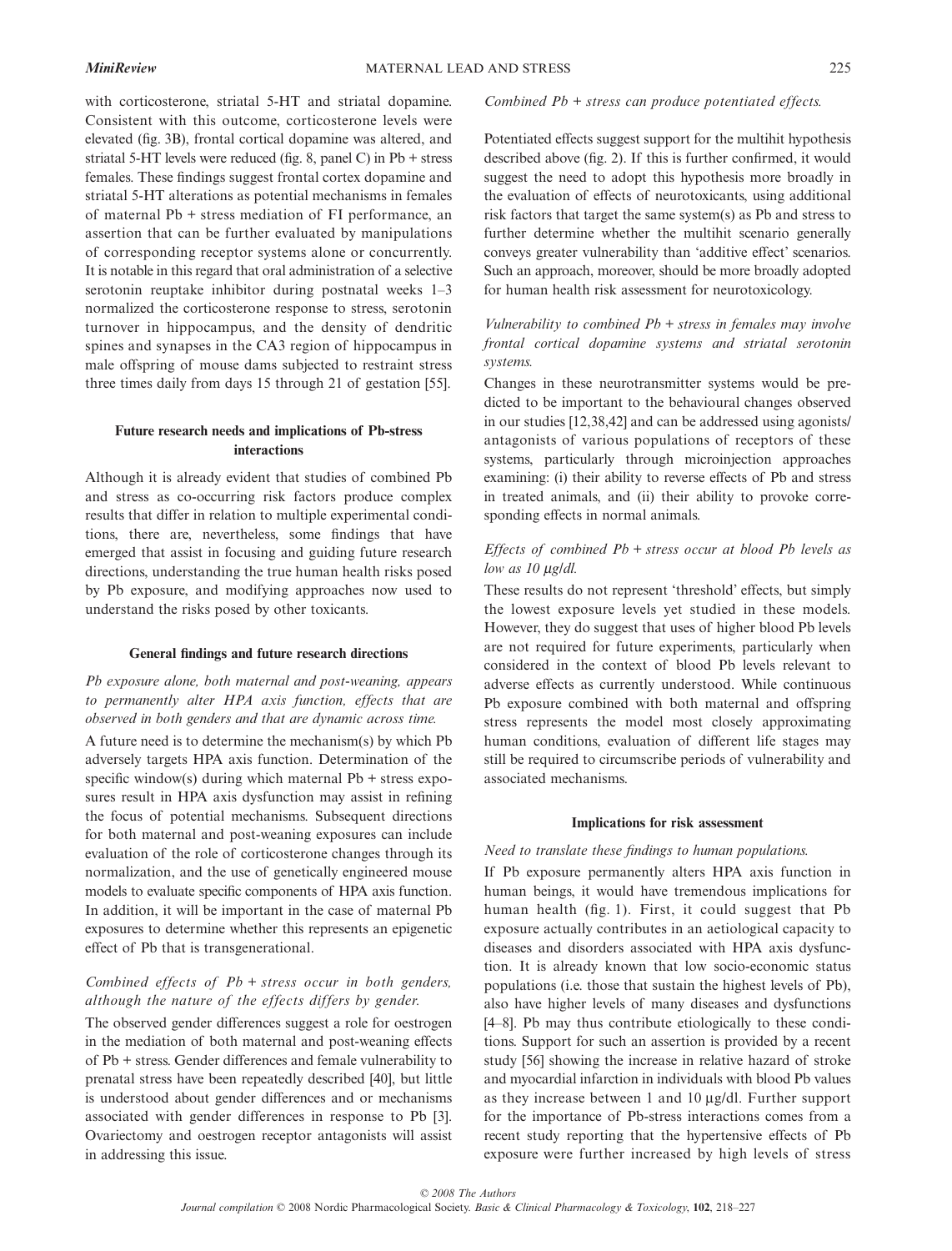in male participants in the Normative Aging Study [57]. Prospective studies in children should also examine corticosterone and stress responsivity in relation to Pb exposures as a potential source of enhanced vulnerability.

## *Need to include pregnant women in screening for elevated blood Pb levels.*

Our rodent studies show permanent effects of maternal only Pb and Pb + stress exposures on HPA axis function. Should these effects occur in human populations as well, it would suggest the need for blood Pb screening programmes to consider inclusion of pregnant women at higher risk of Pb exposure. Screening is now focused on young children, but permanent effects with broad physiological consequences may already have been passed along if the period of vulnerability is *in utero*.

## Acknowledgement

This article was supported by grant ES012712 from the National Institute of Environmental Health Sciences.

#### **References**

- 1 Lanphear BP, Hornung R, Khoury J et al. Low-level environmental lead exposure and children's intellectual function: an international pooled analysis. Environ Health Perspect 2005;**113**:894–9.
- 2 Canfield RL, Henderson CR, Cory-Slechta DA, Cox C, Jusko TA, Lanphear BP. Intellectual impairment in children with blood lead concentrations below 10 ug per deciliter. N Engl J Med 2003;**348**:1517–26.
- 3 Cory-Slechta DA. Studying toxicants as single chemicals: does this strategy adequately identify neurotoxic risk? Neurotoxicology 2005;**26**:491–510.
- 4 Anderson NB, Armstead CA. Toward understanding the association of socioeconomic status and health: a new challenge for the biopsychosocial approach. Psychosom Med 1995;**57**:213– 25.
- 5 Dohrenwend BP. Socioeconomic status (SES) and psychiatry disorders: are the issues still compelling? Soc Psychiatry Psychiatr Epidemiol 1990;**25**:41–7.
- 6 Pappas G, Queen S, Hadden W, Fisher G. The increasing disparity in mortality between socioeconomic groups in the United States, 1960 and 1986. N Engl J Med 1993;**329**:103–9.
- 7 Starfield EL. Child health and social status. Pediatrics 1982;**69**:550–7.
- 8 Stipek JD, Ryan RH. Economically disadvantaged preschoolers: ready to learn but further to go. Dev Psychol 1997;**33**:711–23.
- 9 Vazquez DM. Stress and the developing limbic hypothalamic– pituitary–adrenal axis. Psychoneuroendocrinology 1998;**23**:663– 700.
- 10 Lupien SJ, King S, Meaney MJ, McEwen BS. Can poverty get under your skin? Basal cortisol levels and cognitive function in children from low and high socioeconomic status. Dev Psychopathol 2001;**13**:653–76.
- 11 Munck A, Guyre PM, Holbrook NJ. Physiological functions of glucocorticoids in stress and their relation to pharmacological actions. Endocr Rev 1984;**5**:25–44.
- 12 Cory-Slechta DA, Virgolini MB, Thiruchelvam M, Weston DD, Bauter MR. Maternal stress modulates the effects of developmental lead exposure. Environ Health Perspect 2004;**112**:717– 30.
- 13 Vyskocil A, Fiala Z, Ettlerova E, Tenjnorova I. Influence of

chronic lead exposure on hormone levels in developing rats. J Appl Toxicol 1990;**10**:301–2.

- 14 Vyskocil A, Fiala Z, Lacinova V, Ettlerova E. A chronic study with lead acetate in female rats. J Appl Toxicol 1991;**11**:385–6.
- 15 Vyskocil A, Smejkalova J, Lacinova V. Dose-related stress reaction in male rats chronically exposed to lead acetate. Sb Ved Pr Lek Fak Karlovy Univerzity Hradci Kralove 1991;**34**:393–401.
- 16 Vyskocil A, Fiala Z, Tejnorova I, Tusl M. Stress reaction in developing rats exposed to 1% lead acetate. Sb Ved Pr Lek Fak Karlovy Univerzity Hradci Kralove 1991;**34**:287–95.
- 17 Vyskocil A, Fiala Z, Ettlerova E, Tejnorova I. Influence of chronic lead exposure on hormone levels and organ weights in developing rats. Sb Ved Pr Lek Fak Karlovy Univerzity Hradci Kralove 1991;**34**:275–85.
- 18 Barrot M, Marinelli M, Abrous DN, Rouge-Pont F, Le Moal M, Piazza PV. The dopaminergic hyper-responsiveness of the shell of the nucleus accumbens is hormone-dependent. Eur J Neurosci 2000;**12**:973–9.
- 19 Cory-Slechta DA, O'Mara DJ, Brockel BJ. Nucleus accumbens dopaminergic mediation of fixed interval schedule-controlled behavior and its modulation by low-level lead exposure. J Pharmacol Exp Ther 1998;**286**:794–805.
- 20 Cory-Slechta DA, Pazmino R, Bare C. The critical role of the nucleus accumbens dopamine systems in the mediation of fixed interval schedule-controlled operant behavior. Brain Res 1997;**764**:253–6.
- 21 Diorio D, Viau V, Meaney MJ. The role of the medial prefrontal cortex (cingulate gyrus) in the regulation of hypothalamicpituitary-adrenal responses to stress. J Neurosci 1993;**13**:3839–47.
- 22 Lowy M, Gault L, Yammamato B. Adrenalectomy attenuates stress induced elevation in extracellular glutamate concentration in hippocampus. J Neurosci 1993;**61**:1957–60.
- 23 Moghaddam B. Stress activation of glutamate neurotransmission in the prefrontal cortex: implications for dopamine-associated psychiatric disorders. Biol Psychiatry 2002;**51**:775–87.
- 24 Piazza PV, Rouge-Pont F, Deroche V, Maccari S, Simon H, Le Moal M. glucocorticoids have state-dependent stimulant effects on the mesencephalic dopaminergic transmission. Proc Natl Acad Sci USA 1996;**93**:8716–20.
- 25 Pokora MJ, Richfield EK, Cory-Slechta DA. Preferential vulnerability of nucleus accumbens dopamine binding sites to low-level lead exposure: time course of effects and interactions with chronic dopamine agonist treatments. J Neurochem 1996;**67**:1540–50.
- 26 Rouge-Pont F, Deroche V, Le Moal M, Piazza PV. Individual differences in stress-induced dopamine release in the nucleus accumbens are influenced by corticosterone. Eur J Neurosci 1998;**10**:3903–7.
- 27 Bellinger DC, Hu H, Titlebaum L, Needleman HL. Attentional correlates of dentin and bone lead levels in adolescents. Arch Environ Health 1994;**49**:98–105.
- 28 Bradley RH, Corwyn RF. Socioeconomic status and child development. Annu Rev Psychol 2002;**53**:371–99.
- 29 Cory-Slechta DA. Relationships between lead-induced learning impairments and changes in dopaminergic, cholinergic and glutamatergic neurotransmitter system functions. Annu Rev Pharmacol Toxicol 1995;**35**:391–415.
- 30 Dietrich KN, Ris MD, Succop PA, Berger OG, Bornschein R. Early exposure to lead and juvenile delinquency. Neurotoxicol Teratol 2001;**23**:511–8.
- 31 Needleman HL, Riess JA, Tobin MJ, Biesecker GE, Greenhouse JB. Bone lead levels and delinquent behavior. J Am Med Assoc 1996;**275**:363–9.
- 32 Schwartz J. Low-level lead exposure and children's IQ: a metaanalysis and search for a threshold. Environ Res 1994;**65**:42–55.
- 33 Dohrenwend BP. Social status and stressful life events. J Pers Soc Psychol 1973;**28**:225–35.